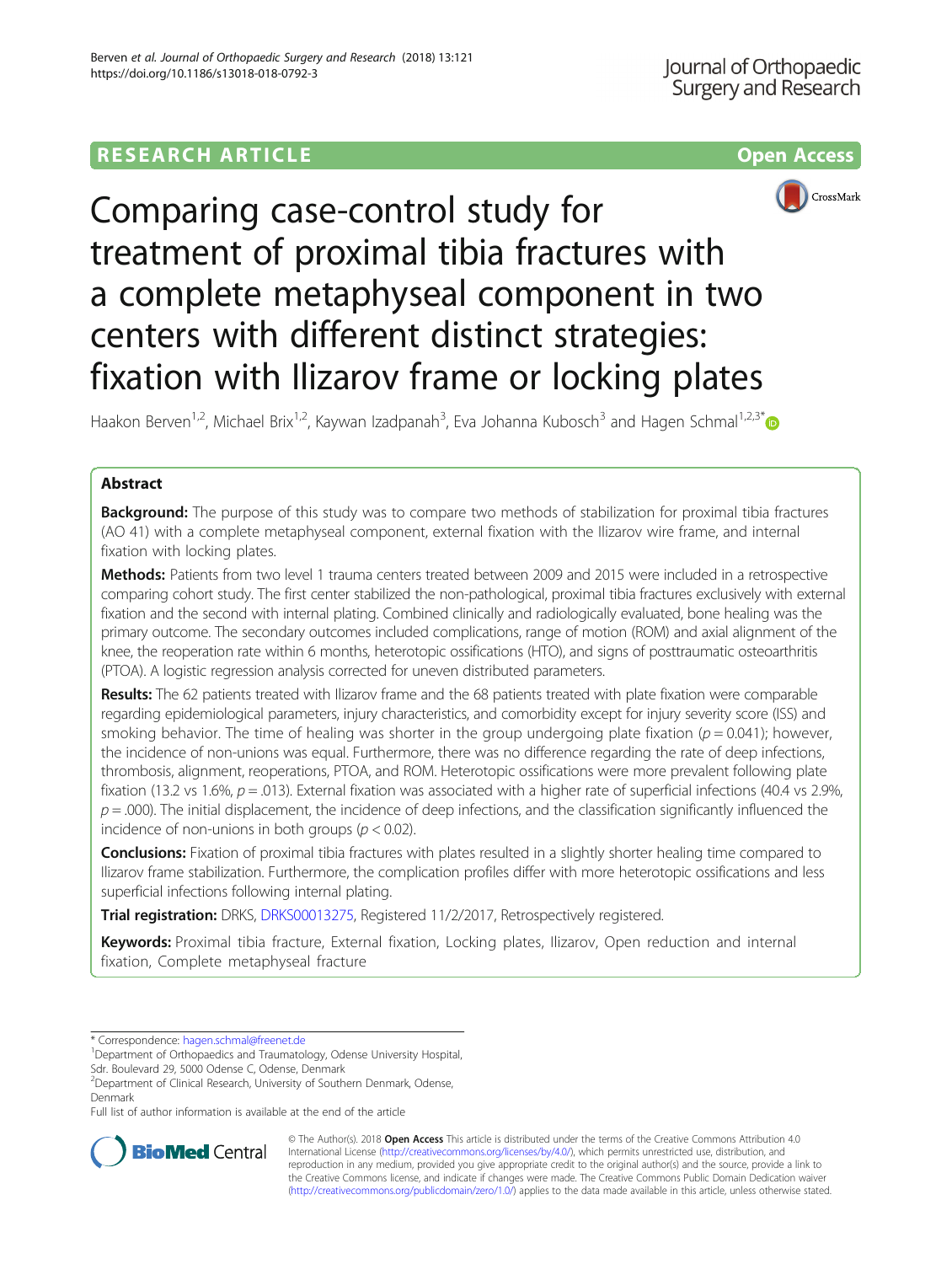## Background

The concurrent presence of a joint and a metaphyseal component is a typical biomechanical characteristic of proximal tibia fractures, which more often result in malunions than more distally located fractures [\[1\]](#page-9-0). Indeed, only 5–11% of these fractures have no joint involvement, when the metaphysis is completely interrupted [\[2](#page-9-0)]. Whereas the articular surface requires anatomical reduction and internal fixation providing absolute stability, the metaphysis is usually fixed with implants offering relative stability considering the local biological requirements [\[3](#page-9-0)]. Locking plates, which were introduced in the 1990s [[4\]](#page-9-0), allow an effective treatment addressing both parts. A more traditional approach is the combination of lag screws for joint reconstruction with an Ilizarov frame stabilizing the metaphysis. Clinical results were reported for both treatment standards [[5,](#page-9-0) [6\]](#page-9-0); however, comparison of studies are lacking. Recently, a systematic review evaluated both principals based on the published cohort studies [[7](#page-9-0)]. Although the article makes a differentiated analysis available, there are obvious difficulties. The included studies report mainly case series and do not compare both techniques. Furthermore, inclusion criteria or outcome parameter do not match each other. Overall, the evidence of current literature is limited. In conclusion, there is a need for comparative studies. A major problem in orthopedic surgery is that the procedure under investigation needs to be carried out with a specific competence. Therefore, multicenter study designs with a "one arm – one center"––design experienced a growing popularity, because they allow that a specific operation is performed repeatedly and with high quality in one of the participating hospitals [[8\]](#page-9-0).

The study aim was a comparison of two treatment strategies for proximal tibia fractures with a complete metaphyseal component, the stabilization using an Ilizarov frame or locking plates. Each operating method is a standard procedure in one of the participating centers. The primary endpoint is the degree of bony consolidation, which is clinically important and well documented. The secondary endpoints were the quality of healing and complications. Our hypothesis was that there would be comparable healing for the two treatment methods and a different complication profile.

## Methods

## Patient identification and injury characteristics

Patients with proximal tibia fractures treated by external fixation with the Ilizarov wire frame were identified by searching patient records in the COSMIC electronic medical journal system (Cambio, Odense, Denmark) and the Accident Research Group database of the Odense University Hospital, Denmark. The diagnosis code DS821 for proximal tibia fractures and the procedure code KNGJ21 for external fixation were used (SKSbrowser). The PROMetheus electronic medical journal system fracture of the Freiburg University Hospital, Germany (PROMetheus, Klinikrechenzentrum Freiburg, Germany), allowed to identify patients treated with plate fixation with the ICD diagnosis code S82.1 for proximal tibia fractures. Patients operated between 2009 and 2015 were included in the study.

The radiographs and patient records from the resulting list were then assessed for inclusion and exclusion criteria. Inclusion criteria were patients with an AO 41 A2, A3, or C1–C3 fracture, who were treated either with external fixation using the Ilizarov wire frame or open reduction and internal fixation using locking plates. Exclusion criteria were patients younger than 15 years of age at the time of the fracture or with open growth plates, patients with definitive operative fixation of the fracture more than 3 weeks after trauma, and patients with pathological fractures (including osteoporotic fractures). The follow-up period was 6 months because this allowed defining the presence of a non-union. If bony consolidation was clear clinically and radiologically documented after 3 months without later complications, the status was used for analysis. Fractures were classified using standard antero-posterior and lateral conventional radiographs. Available CT scans, standard diagnostics in both contributing centers, supplemented the assessment. Age, gender, smoking behavior, and body mass index (BMI) defined the epidemiological characteristics of the populations, the ASA score (physical status according to the American Society of Anesthesiologists), and the comorbidity. The discrimination between the epiphyseal (AO 41) and the diaphyseal part (AO 42) of the tibia was facilitated by a square whose sides had the same length as the widest part of the epiphysis according to the AO classification of long bones [[9](#page-9-0)]. Fractures were further categorized as either closed or open. The quality of documentation did not allow discriminating safely between different grades, for which reason this simplified classification was used. The Injury Severity Score (ISS) was calculated for each patient based on admittance and discharge records [\[10](#page-9-0)]. The trauma mechanism was classified as high energy, when a fall from a significant height above 1.5 m, a traffic accident, crush damage from heavy falling objects, or high-speed sport injuries were described. Otherwise, the accident was evaluated as a low-energy trauma, correlating with simple falls. The injury severity was further categorized as monotrauma, when only the proximal tibia was significantly injured, as multiple injured, when more injuries were found, but the ISS was  $< 16$ , and as polytrauma when the ISS was  $\geq$  16. All fractures in both centers were operated by experienced consultants specialized in fracture treatment.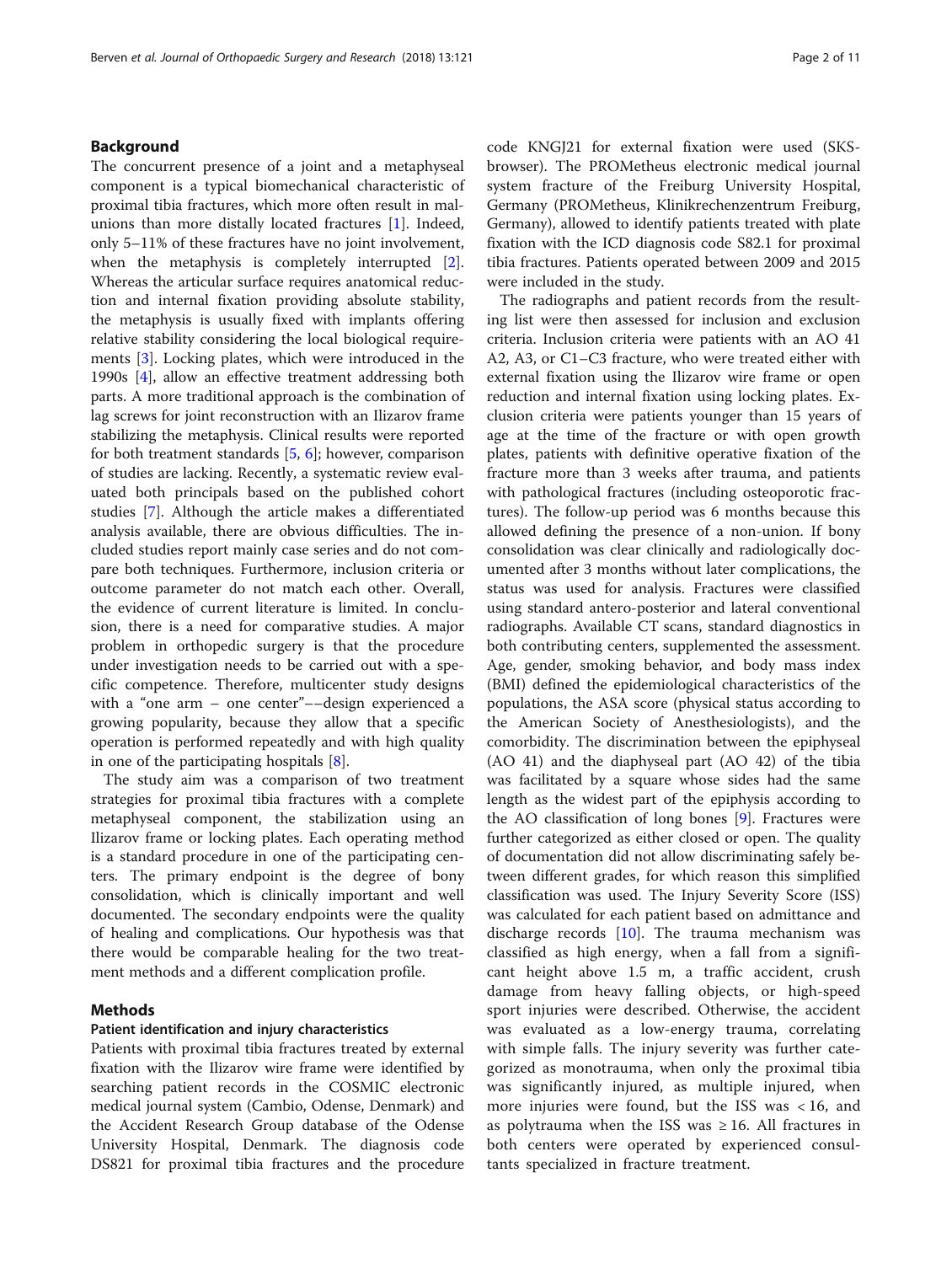## Primary outcome

The primary outcome was bone union. The method employed was described by Cole et al. 2004 [\[11](#page-9-0)] and includes combined clinical symptoms and radiological signs indicating bony consolidation such as callus formation and the absence of considerable pain during full weight bearing on the fractured extremity. Union was recorded as occurring either within the first 3 months or between 3 and 6 months. Non-union was defined as lacking evidence of union after 6 months [\[6](#page-9-0)]. In one case, a fracture had been recorded as healed after 6 months; however, later, a non-union was documented and treated. This was also evaluated as a non-union.

#### Secondary outcomes

The type of infection was classified into two categories: superficial and deep. Superficial infections involved only the skin and subcutaneous tissue. Any event during the therapy requiring some kind of treatment such as antibiotics indicated an infection. The presence of a deep infection was assumed, when a septic arthritis and/or osteomyelitis was documented requiring i.v. antibiotics and operative irrigation with revision or removal of the fixating implants.

A compartment syndrome or a peroneal nerve paresis was registered pre- and post-operatively, indicating a severe soft tissue damage. The displacement of fracture fragments was assessed by the initial radiographs and was defined as the maximal distance between two components out of both the antero-posterior and lateral radiographs.

The posttraumatic osteoarthritis was evaluated using the Kellgren-Lawrence scale [\[12\]](#page-9-0). The range of motion of the knee joint was assessed for all patients. When the journal records documented a normal status, the extension/flexion was assumed to be 0-0-120°. A range of motion below 90° was considered as knee stiffness [[13](#page-9-0)]. Due to its clinical importance, the extension deficit was recorded and categorized as  $\leq 10^{\circ}$  or  $> 10^{\circ}$ . Furthermore, the complications deep venous thrombosis (DVT), heterotopic ossifications, and knee instability were recorded based on the latest available radiological or clinical controls within the 6-month follow-up period. Moreover, the need for reoperation of the fracture within 6 months was recorded. This did not include the planned removal of the external fixation apparatus.

Valgus and varus malalignments were measured by the medial proximal tibial angle (MPTA) on anteroposterior radiographs. This was measured by drawing a line in parallel with the tibial joint surface and measuring the medial angle between this line and a line drawn along the long axis of the tibia. The values  $> 5^{\circ}$  from 90 were considered as malalignment  $[14]$ . The proximal posterior tibial slope (PPTS) was measured on lateral radiographs with the same method, 8° were subtracted to correct for the posterior tibial tilt, and the values deviating  $> 5^{\circ}$  were judged as misalignment [\[15](#page-9-0)]. All measurements were performed on the latest possible radiograph available within the follow-up period. The evaluation of records and radiographs was double checked (HB), analyzed for conformity with patient's records, and supervised (HS).

### Statistical analysis

Statistical analysis was done using STATA 14.2 (StataCorp LLC, College Station, TX, USA). The unpaired  $t$  test was used for normally distributed continuous data and the Mann-Whitney *U* test for non-parametric ordinal data. Categorical data were compared using the chi-square test or the Fisher's exact test, when the sample size of an outcome was less than 5. When 3 or more categorical parameters were included in one analysis, a R by C chi-square test was used. A logistic regression analysis for binary outcomes reporting odds ratios facilitated correction for uneven distributed risk factors (smoking, injury severity score), which was calculated for all outcome parameters. Since both parameters potentially negatively influence the outcome, they were included in one single model. Furthermore, influencing factors for the development of non-unions were analyzed using logistic regression including classification, dislocation, incidence of deep infections and open fractures, and ISS. A P value less than 0.05 was considered statistically significant.

## Results

#### Epidemiological parameters

One hundred ten patients treated with external fixation and 408 with plate fixation were identified. Seventy-one patients fulfilled the inclusion criteria in the external fixation (EF) group; however, 9 patients needed to be excluded because of incomplete records, resulting in a lossto-follow-up rate of 12.6%. In the plate fixation (PF) group, 83 patients were included. Fifteen needed to be excluded, causing the loss-to-follow-up rate of 18%. The details are documented in Fig. [1](#page-4-0). Sixty-two patients were analyzed in the EF and 68 patients in the PF group. Two weeks after the initial operation, one patient with plate fixation was converted to hybrid external fixation due to deep infection and was analyzed on an intention-to-treat basis as a plate fixation treatment. The groups were similar in terms of age, BMI, gender, and ASA score with no significant statistical differences (Table [1](#page-4-0)). There was a higher proportion of tobacco smokers in the EF group (41.9%) compared to the PF group (20.6%,  $p = .008$ ).

### Injury parameters

The two treatment groups had a comparable rate of open fractures, similar trauma mechanisms, mean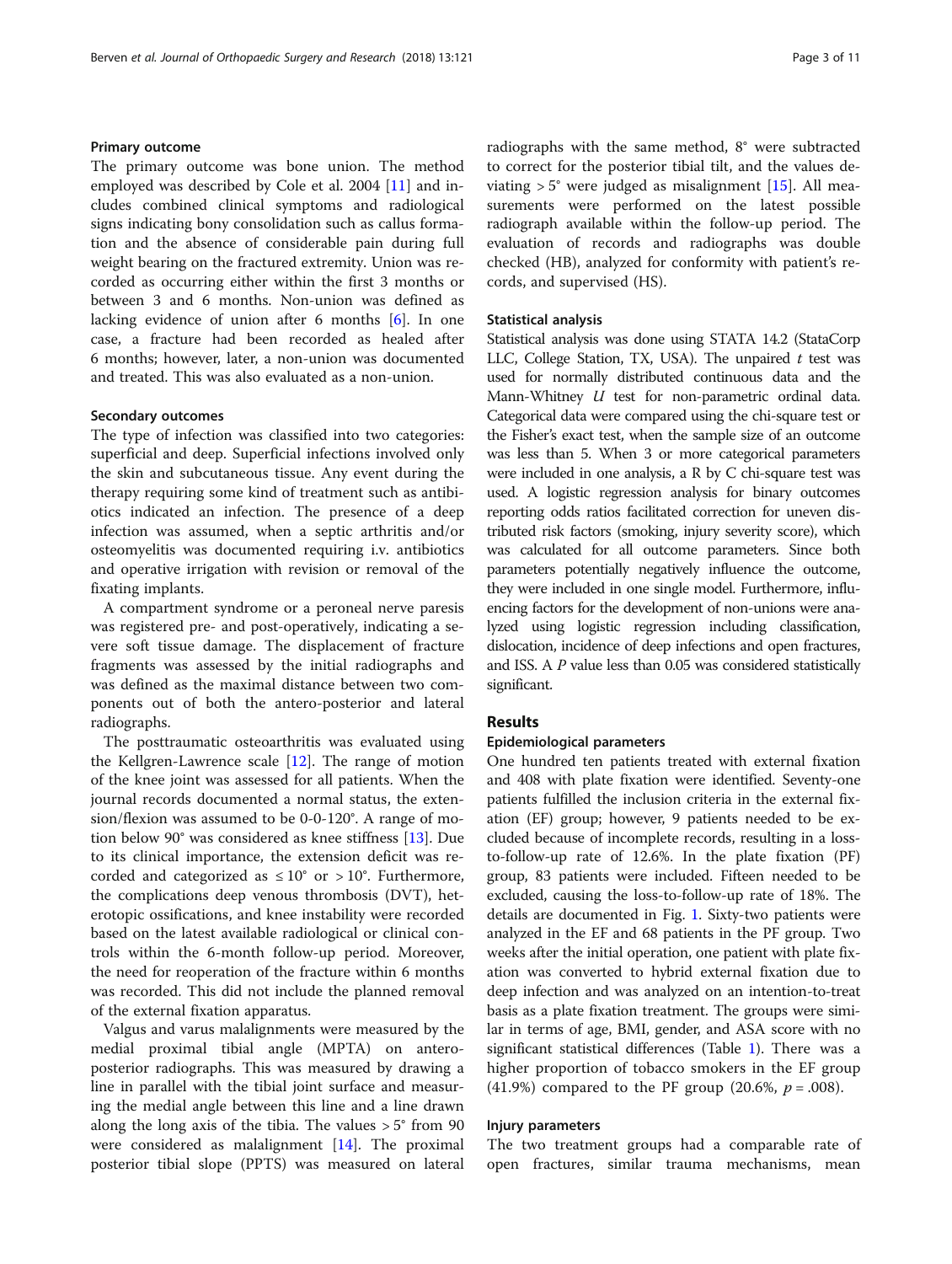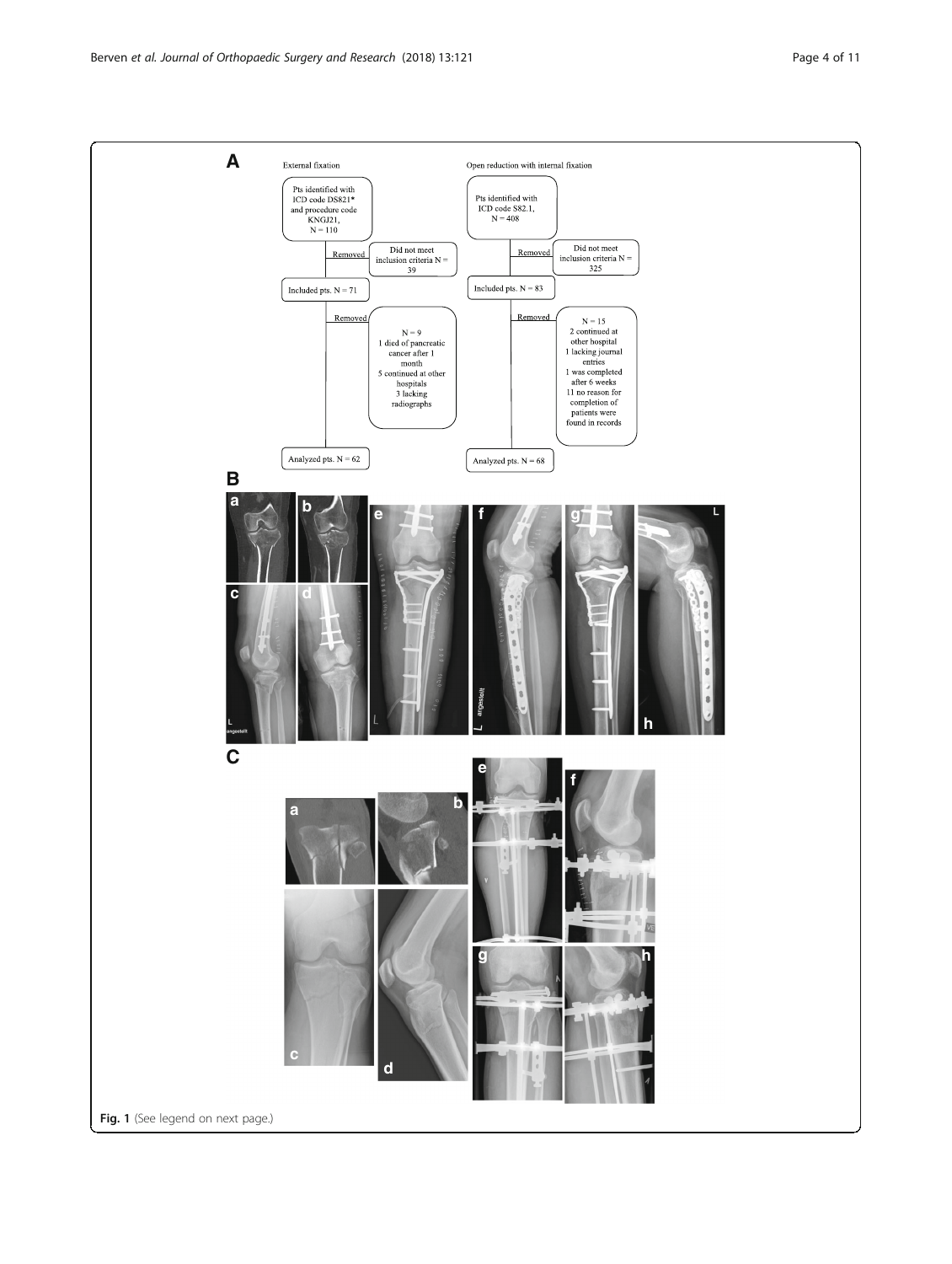<span id="page-4-0"></span>(See figure on previous page.)

Fig. 1 a Flowchart. The flowchart indicates how the patients were identified including the reasons for lost follow-ups. b Plating. A–D show X-ray and CT scanning of an AO 41 C3 fracture with varus malalignment in a 34-year-old female patient. Considering the distal femur shaft fracture, the injury may be considered as a "floating knee." E–F show the same fracture fixated with locking plates. G–H demonstrate AP and lateral views 6 weeks later. c External fixation. A–D show X-ray and CT scanning of an AO 41 C1 fracture in a 33-year-old male patient. E–F show the same fracture following screw fixation of the articular surface and stabilization with external fixation. G–H demonstrate AP and lateral views 6 weeks later

displacement of the fracture fragments, and preoperative compartment syndromes or incidences of peroneal nerve paresis (Table [2\)](#page-5-0). However, the plate fixation group had a statistically significant higher mean ISS (13.56) compared to the group undergoing external fixation (10.08,  $p = .006$ ). Accordingly, more polytrauma patients with an ISS above 16 were seen in this group (23.5% compared to 8.1%,  $p = .017$ ), and more isolated tibia fractures were found in the EF group (67.7% compared to 50%,  $p = .04$ ). The majority of fractures in both groups were 41 C3 fractures (EF 54.8%, PF 58.8%,  $p$ = .647). No 41 A-type fractures were treated by external fixation, and the portion in the group with plate fixation was also low (7.4%,  $p = .036$ ). There were no significant differences between the proportions of 41 A2, C1, and C2 fractures (Table [2](#page-5-0)).

## Healing and non-union

In both groups, most fractures healed after 3– 6 months. However, the distribution of patients in the three groups (healed  $\leq$  3 months, between 3 and 6 months, non-union) was significantly different  $(p)$ = .0416). Considering the asymmetric distribution, the subgroups of patients with successful healing and with a non-union were analyzed separately. There was a higher portion of patients, who were healed after 3 months in the group undergoing internal fixation. Primarily, the chi-square test failed to show statistical significance ( $p = .057$ ); however, when including the factors smoking behavior and ISS in a logistic regression analysis, the difference between the groups reached statistical significance ( $p = .041$ , Table [3](#page-6-0)). Non-unions were seen in 4. 8% of EF and in 13.2% of PF cases without a statistically significant difference ( $p = .099$ ).

#### Range of motion and malalignment

The range of motion was slightly better in the plate fixation group with a median of 117.5° compared to 107.5°, but this was not found to be statistically significant ( $p = .091$ ). There were no significant differences in the rates of extension deficit, knee instability, and knee stiffness. The mean medial proximal tibial angle, the mean proximal posterior tibial slope, varus/ valgus malalignment, and PPTS misalignments were also equal (Table [3\)](#page-6-0). All coronal misalignments seen were varus misalignments (8% EF vs. 2.9% PF, p = .184). Two patients had both varus and proximal posterior tibial slope misalignment and were counted as one case in each group in the total misalignment calculation, which showed no significant difference between the groups (EF 25.8% vs PF 22%,  $p = .616$ ).

#### Infection and reoperation within 6 months

Superficial infections were seen in 40.4% of the external fixation cases and 2.9% in the plating group, a difference with high statistical significance ( $p = .000$ ). This could be confirmed using a logistic regression analysis (Table [4](#page-6-0)). However, there was no statistically significant disparity between the rates of deep infection with 9.67% in the external fixation group compared to 7.35% in the plating group ( $p = .634$  $p = .634$  $p = .634$ ). An overview is provided in Table 3. In two patients from the external and one patient in the plate fixation group, the deep infection became apparent first after 6 months. Despite of this, they were included in the presented calculations. Smoking was not associated with deep infections, which occurred in 6 (6.6%) non-smokers and 5 (12.5%) smokers ( $p = .219$ ). With regard to open fractures, deep infections occurred in 9 (8.1%) closed fractures and 2 (11.76%) open

## Table 1 Patient epidemiology

|                  | $\sim$           |                              |                           |           |
|------------------|------------------|------------------------------|---------------------------|-----------|
|                  |                  | External fixation $(N = 62)$ | Plate fixation $(N = 68)$ | $P$ value |
| Mean age (years) |                  | $55.74 \pm 14.3$             | $50.44 \pm 14.7$          | .96       |
| Mean BMI         |                  | $25.56 \pm 4.77$             | $25.6 \pm 4.27$           | .447      |
| Gender           | Male/female      | 30/32                        | 36/32                     | .88       |
| ASA score (%)    | ASA 1            | 21 (33.8)                    | 16(23.52)                 |           |
|                  | ASA <sub>2</sub> | 29 (46.77)                   | 38 (55.88)                | .414      |
|                  | ASA 3            | 12 (19.35)                   | 14 (20.58)                |           |
| Smoking (%)      | Smokers          | 26(41.9)                     | 14(20.6)                  | .008      |
|                  |                  |                              |                           |           |

The table provides an overview about patient's epidemiological parameter in both groups

BMI body mass index, ASA physical status according to the American Society of Anesthesiologists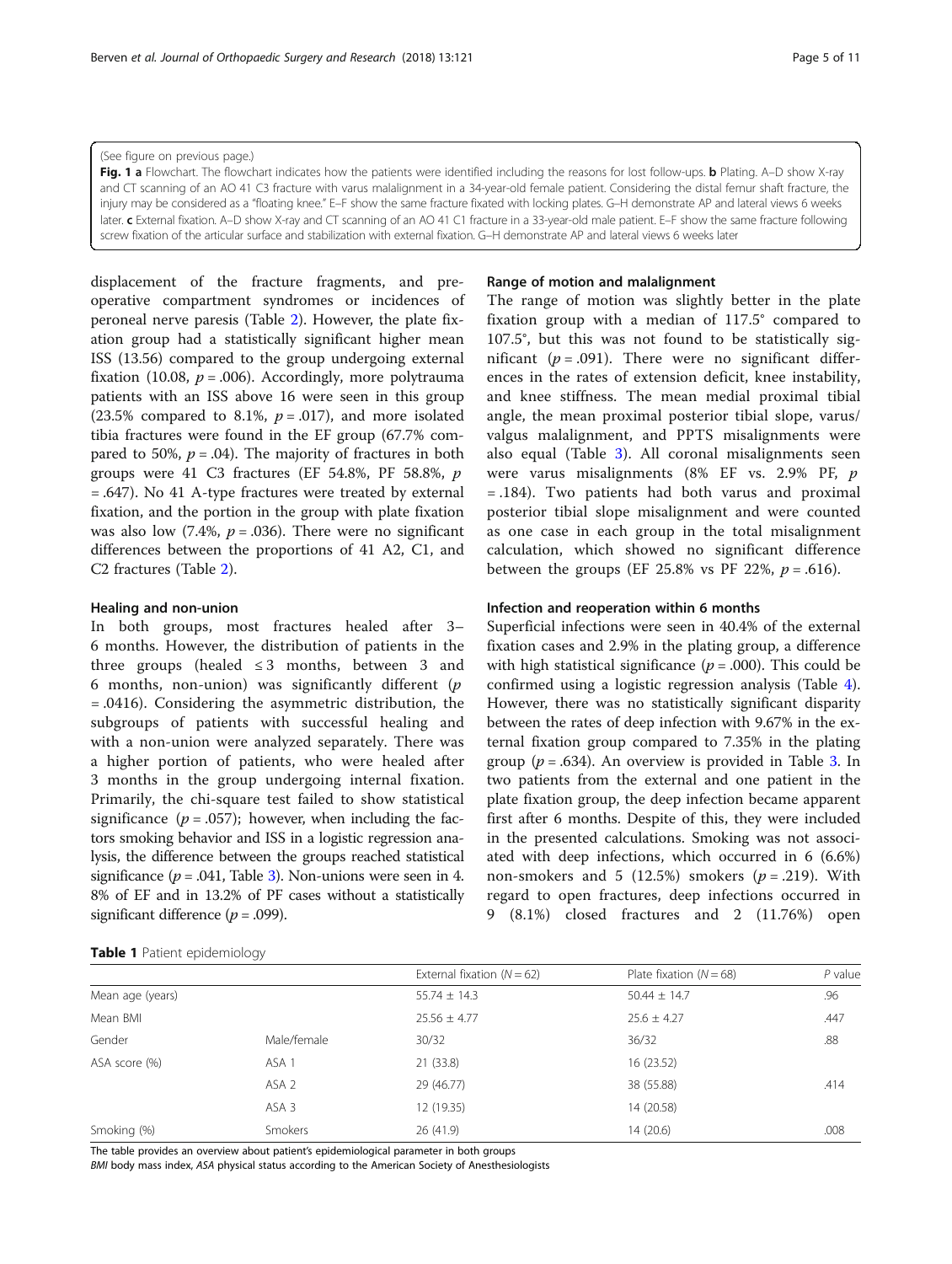|                         |                   | External fixation ( $N = 62$ ) | Plate fixation $(N = 68)$ | $P$ value |
|-------------------------|-------------------|--------------------------------|---------------------------|-----------|
| Open fractures (%)      |                   | 7(11.3)                        | 12(17.6)                  | .305      |
| AO classification (%)   | A2                | 3(4.8)                         | 9(13.2)                   | .099      |
|                         | A <sub>3</sub>    | $\circ$                        | 5(7.4)                    | .036      |
|                         | C1                | 9(14.5)                        | 5(7.4)                    | .188      |
|                         | C <sub>2</sub>    | 16(25.8)                       | 9(13.2)                   | .069      |
|                         | C <sub>3</sub>    | 34 (54.8)                      | 40 (58.8)                 | .647      |
| Trauma mechanism (%)    | High energy       | 47 (75.8)                      | 59 (86.8)                 | .108      |
|                         | Low energy        | 15(24.2)                       | 9(13.2)                   | .108      |
| Mean ISS                |                   | $10.08 \pm 3.074$              | $13.56 \pm 8.9$           | .006      |
| Mean displacement (mm)  |                   | $12.07 \pm 7.38$               | $12.85 \pm 8.39$          | .765      |
| Severity (%)            | Monotrauma        | 42 (67.7)                      | 34 (50)                   | .04       |
|                         | Multiple injuries | 15(24.2)                       | 18(26.5)                  | .76       |
|                         | Polytrauma        | 5(8.1)                         | 16(23.5)                  | .017      |
| Compartment sy. (%)     | Pre-operatively   | 11(16.2)                       | 6(9.7)                    | .272      |
| N. peroneus paresis (%) | Pre-operatively   | 2(3.22)                        | 7(10.29)                  | .106      |

#### <span id="page-5-0"></span>Table 2 Injury characteristics

The table provides an overview about patient's injury characteristics in both groups

ISS Injury Severity Score, sy. syndrome

fractures, which did not reach a statistically significant difference ( $p = .50$ ). There was no difference in the reoperation rate after 6 months between the groups with 8% in the EF group and 10% in the PF group ( $p = .766$ ). In the PF group, 4 reoperations were due to lacking signs of healing, which were treated with bone grafting and/or readjustment of the internal fixation. Three were due to deep infection and 2 because of loosening with mechanical irritation. The last operation was an arthroscopic arthrolysis performed because of a limited ROM. In the external fixation, group 4 reoperations were due to deep infection. An arthroscopic arthrolysis due to limited ROM and bone grafting because of lacking healing signs were also carried out. In one patient, further fracture displacement occurred, which was operatively corrected. The last reoperation in this group was due to a superficial infection. This patient had also complaints and discomfort, for which is the reason the wire frame was removed together with local debridement. During the operation, no signs of deep infection were seen, and later, bacterial cultures were negative.

## Heterotopic ossification and posttraumatic osteoarthritis

There were more cases of heterotopic ossification in the plating group with 13.2% compared to 1.6% in the external fixation group ( $p = .013$ ). This could be confirmed using a logistic regression analysis (Table [4\)](#page-6-0). There were more signs of posttraumatic osteoarthritis in the EF group (EF 67.8%, PF 50%,  $p = .02$ ); however, this included patients with pre-existing osteoarthritis. When looking purely at the difference between pre-operative and postoperative Kellgren-Lawrence scores, there was no disparity for the incidence of posttraumatic osteoarthritis (Table [3\)](#page-6-0).

## Postoperative compartment syndrome, peroneal nerve paresis, and thrombosis

There were no cases of postoperative compartment syndromes in either group (Table [3](#page-6-0)). There were 3 postoperative peroneal nerve palsies/paresis in the external fixation group but none in the other group; however, the difference was not statistically significant ( $p = .106$ ). No difference in the rate of deep venous thrombosis (DVT) was seen (EF 3.22%, PF 1.47%,  $p = .465$ ).

## Risk factors for non-unions

ISS and fragment displacement were higher in the group with non-unions ( $p = .0015$  and  $p = .0002$ , respectively, Table [5](#page-7-0)). Furthermore, the fracture classification had an influence on the development of non-unions. Type A fractures were associated with a higher risk  $(p=.002)$ . Smoking, age, ASA grade, or the presence of an open fracture did not seem to influence the incidence of nonunions ( $p = .22$ ,  $p = .47$ ,  $p = .46$ , and  $p = .075$ , respectively, Table [5\)](#page-7-0). There were 3 cases of deep infection in the non-union patients in the plating group but none in the external fixation group, but the incidence of deep infections did not primarily promote the development of non-unions ( $p = .065$ ). The factors classification, dislocation, incidence of deep infections and open fractures, and ISS were included in a logistic regression analysis, which finally identified the independent risk factors for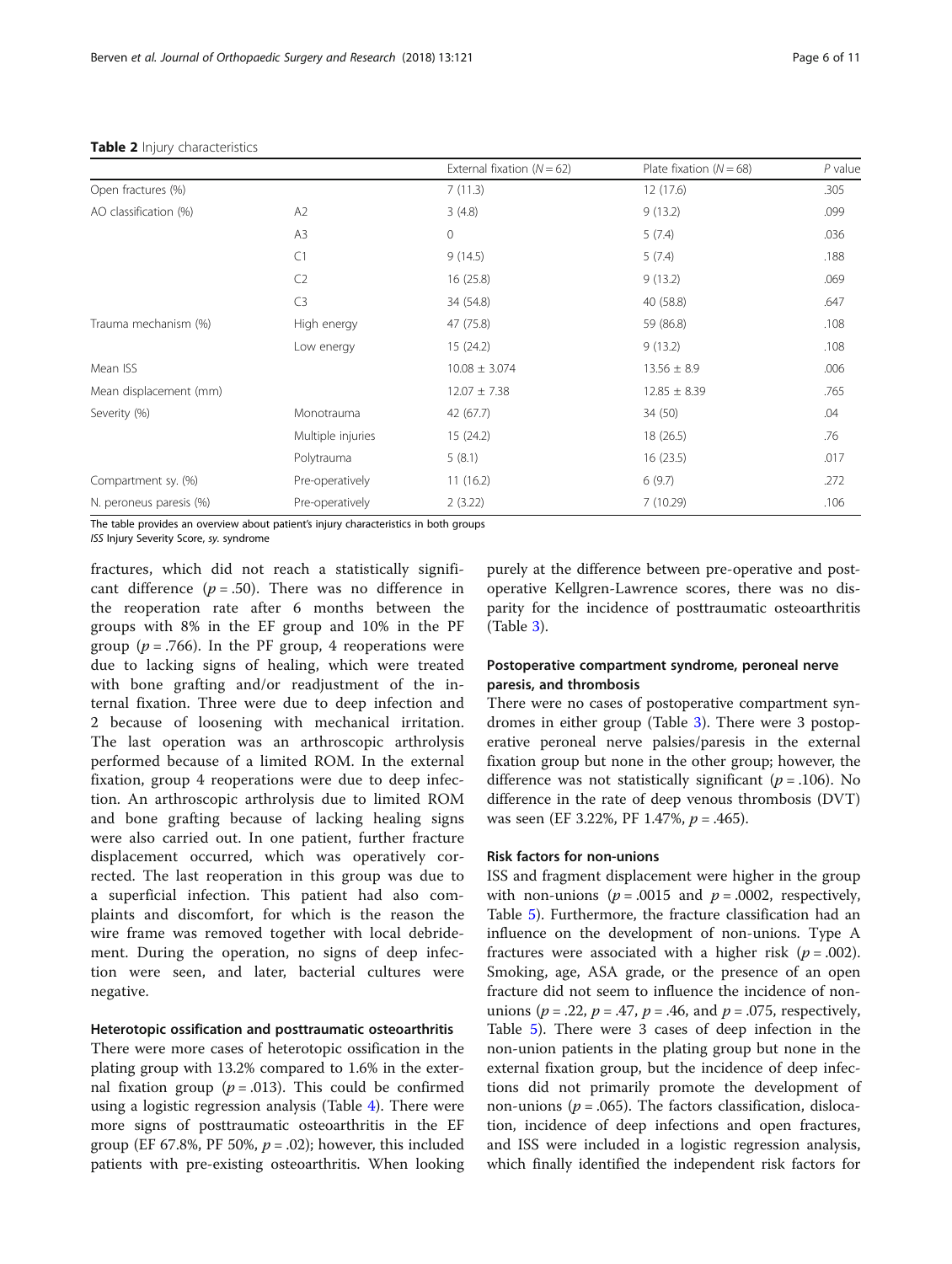|                           |                  | External fixation ( $N = 62$ ) | Plate fixation $(N = 68)$ | $P$ value                |
|---------------------------|------------------|--------------------------------|---------------------------|--------------------------|
| Healing $n$ (%)           | 0-3 months       | 17(27.4)                       | 27 (39.7)                 | $.041$ <sup>*</sup>      |
|                           | 3-6 months       | 42 (67.7)                      | 32(47.1)                  | $\overline{\phantom{m}}$ |
| Non-union n (%)           | All fractures    | 3(4.8)                         | 9(13.2)                   | .099                     |
|                           | $C1-3$           | 3(5)                           | 4(7.4)                    | .45                      |
|                           | $A2-3$           | $\mathbf 0$                    | 5(35.7)                   | .324                     |
| Median ROM                |                  | $107.5 \pm 19$                 | $117.5 \pm 20.9$          | .091                     |
| Mean MPTA                 |                  | $88 \pm 4.25$                  | $88.32 \pm 2.09$          | .677                     |
| Mean PPTS                 |                  | $9.3 \pm 4.2$                  | $10.9 \pm 4.5$            | .084                     |
| Extension deficit (%)     | $1-9^\circ$      | 10(16.12)                      | 10(14.7)                  | .822                     |
|                           | $> = 10^{\circ}$ | 8 (12.9)                       | 10(14.7)                  | .766                     |
| Knee stiffness (%)        |                  | 7(11.29)                       | 9(13.23)                  | .736                     |
| Varus malalignment (%)    |                  | 5(8)                           | 2(2.9)                    | .184                     |
| PPTS misalignment (%)     |                  | 13(20.1)                       | 13 (19.1)                 | .792                     |
| Total misalignment (%)    |                  | 16 (25.8)                      | 15(22)                    | .616                     |
| Knee instability (%)      |                  | 5(8)                           | 3(4.41)                   | .309                     |
| Superficial infection (%) |                  | 25 (40.4)                      | 2(2.9)                    | .000                     |
| Deep infection (%)        |                  | 6(9.67)                        | 5(7.35)                   | .634                     |
| Reoperation (%)           |                  | 8 (12.9)                       | 10(14.7)                  | .766                     |
| HTO (%)                   |                  | 1(1.6)                         | 9(13.2)                   | .013                     |
| Signs of PO               |                  | 42 (67.8)                      | 34 (50)                   | .02                      |
| PO difference (%)         | $\mathbf{0}$     | 42                             | 45                        |                          |
|                           | $\overline{1}$   | 10                             | 17                        |                          |
|                           | $\overline{2}$   | 9                              | 4                         | .273                     |
|                           | 3                | 1                              | $\overline{2}$            |                          |
| Mean difference PO        |                  | .50 (.80)                      | .45 (.74)                 | .933                     |
| Compartment sy. (%)       | Post-operatively | $\mathbf 0$                    | $\mathbf 0$               |                          |
| N. peroneus paresis (%)   | Post-operatively | 3(4.83)                        | 0                         | .106                     |
| DVT (%)                   |                  | 2(3.22)                        | 1(1.47)                   | .465                     |

#### <span id="page-6-0"></span>Table 3 Outcome and complications

The table provides an overview about outcome and complications in both groups

ROM range of motion, MPTA medial proximal tibial angle, PPTS proximal posterior tibial slope, HTO heterotopic ossifications, PO posttraumatic osteoarthritis, DVT deep venous thrombosis, sy. syndrome

The value represents the significance level after logistic regression including the uneven distributed parameters ISS and smoking

| <b>Table 4</b> Logistic regression analyzing outcome criteria corrected |  |
|-------------------------------------------------------------------------|--|
| for uneven distributed risk factors (smoking, ISS)                      |  |

| Parameter             | Odds ratio      | P     | 95% confidence interval |
|-----------------------|-----------------|-------|-------------------------|
| Superficial infection | $25.70 + 20.85$ | 0.000 | 5.24-126.05             |
| Deep infection        | $1.14 \pm 0.76$ | 0.846 | $0.31 - 4.21$           |
| <b>DTV</b>            | $2.21 \pm 2.76$ | 0.527 | $0.19 - 25.64$          |
| <b>HTO</b>            | $0.08 + 0.089$  | 0.021 | $0.01 - 0.69$           |
| Reoperation           | $0.88 \pm 0.47$ | 0.808 | $0.31 - 2.50$           |
| Non-union             | $0.46 \pm 0.34$ | 0.293 | $0.11 - 1.95$           |
|                       |                 |       |                         |

The table provides an overview about results of a logistic regression analysis for outcome criteria corrected for uneven distributed risk factors (smoking, ISS) ISS injury severity score, DVT deep venous thrombosis, HTO heterotopic ossifications

the development of non-unions (Table [6](#page-7-0)): classification, displacement, and deep infection.

## **Discussion**

The main finding of this study is that external fixation of proximal tibia fractures is associated with a higher rate of superficial infections, but has a lower incidence of heterotopic ossifications compared to internal stabilization using locking plates. Furthermore, bony consolidation occurred slightly earlier in the plate fixation group. The likelihood to develop a non-union significantly depended on fracture displacement and classification and was associated with deep infections.

In agreement with our data regarding earlier healing following internal stabilization, Krupp et al. described a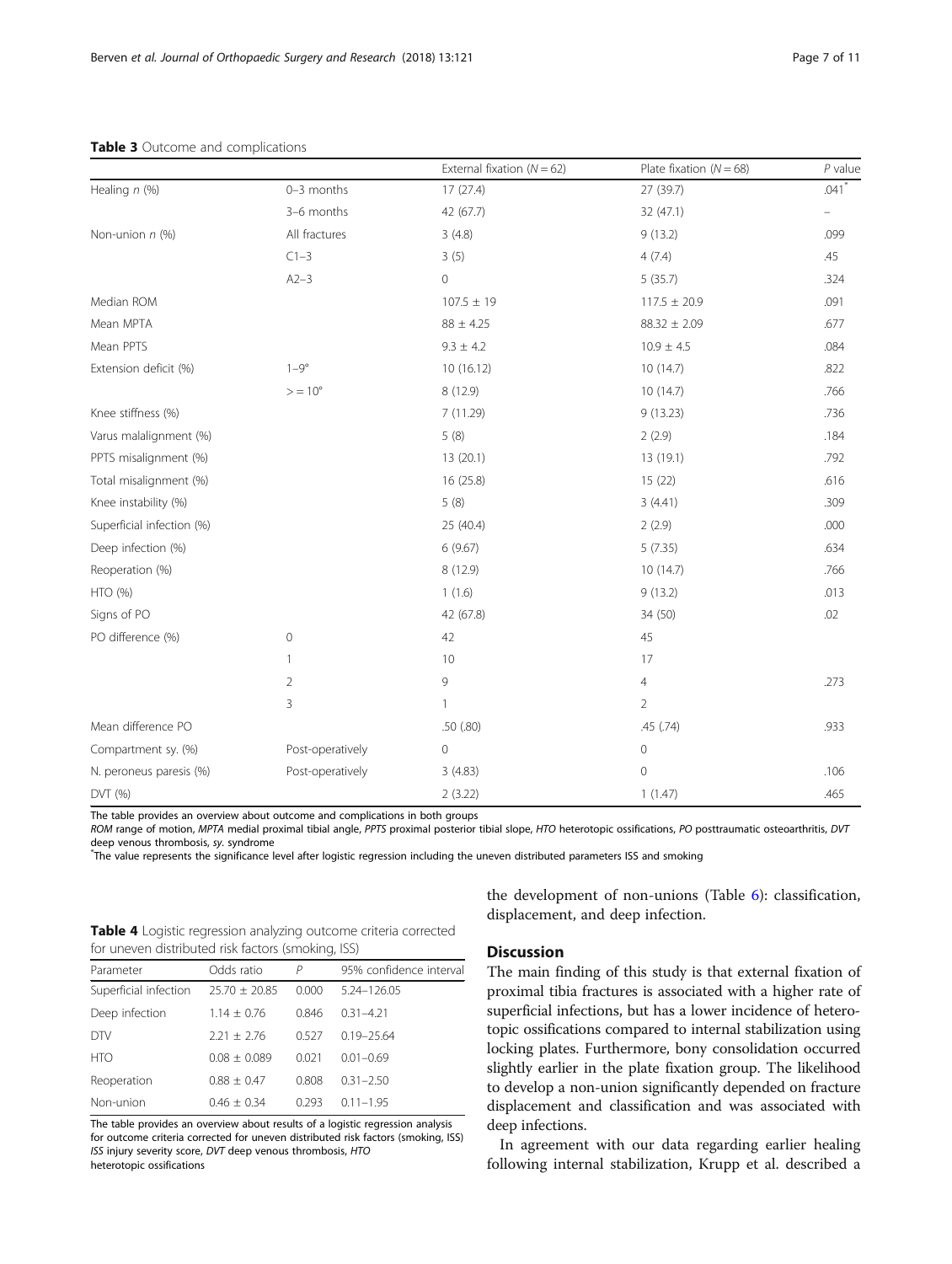|                           |                  | Non-union $(N = 12)$ | Union within 6 months ( $N = 118$ ) | $P$ value |
|---------------------------|------------------|----------------------|-------------------------------------|-----------|
| Mean ISS                  |                  | $16.1 \pm 7.95$      | $11.46 \pm 6.75$                    | .0015     |
| Mean displacement (mm)    |                  | $19.49 \pm 6.35$     | $11.89 \pm 7.79$                    | .0002     |
| AO type A/C fractures (%) |                  | 41.7/6.6             | 58.3/93.4                           | .002      |
| Smoking (%)               |                  | 2(16.6)              | 38 (32.2)                           | .222      |
| ASA grade (%)             | ASA <sub>1</sub> | 3(25)                | 34 (28.8)                           |           |
|                           | ASA <sub>2</sub> | 5(41.6)              | 62 (52.5                            | .47       |
|                           | ASA <sub>3</sub> | 4(33.3)              | 22(18.6)                            |           |
| Age                       |                  | $50 \pm 15.19$       | $53.27 \pm 14.72$                   | .46       |
| Deep infection (%)        |                  | 3(25)                | 8(6.7)                              | .065      |
| Open fracture (%)         |                  | 4(33.3)              | 15(12.7)                            | .075      |

<span id="page-7-0"></span>Table 5 Epidemiological parameter and injury characteristics in patients with non-unions

ISS injury severity score, ASA physical status according to the American Society of Anesthesiologists

decreased time to union after plate fixation of bicondylar tibia fractures reporting an average of 5.9 months compared to 7.4 months for external fixation [[13](#page-9-0)]. Although a recent meta-analysis comparing both treatment methods for tibial plateau fractures found no significant difference regarding the time to union [[7\]](#page-9-0), the recorded data document a similar tendency  $(17.73 \pm 4.87)$  after external fixation vs  $15.64 \pm 4.36$  weeks following plate fixation). This study included 22 case series and a retrospective cohort study, indicating the lack of direct comparing trials and a low summary evidence level. Similarly, a case series published by Cole et al. investigating the time to union in proximal tibia fractures following internal fixation using the Less Invasive Stabilization System (LISS) reported a time to full weight bearing without pain after an average of 12.6 weeks [\[11](#page-9-0)]. Clinically, the reason might also be associated to a more courageous decision regarding weight bearing, when an internal stabilizer is in place to support the healed bone. The incidences of non-union were similar in both groups and were associated with fracture displacement and classification, and the occurrence of deep infections. This is supported by the literature, showing no significant differences in the rates of non-unions [[7,](#page-9-0) [13,](#page-9-0) [14](#page-9-0)]. A meta-analysis by Bhandari et al., examining extraarticular tibial fractures, described a trend towards higher non-union rates after external fixation; however,

Table 6 Logistic regression analyzing the influence of different factors on the development of non-unions

| Parameter                                                  | Odds ratio $P$                  | 95% confidence interval |
|------------------------------------------------------------|---------------------------------|-------------------------|
| Classification AO type A $10.61 \pm 8.61$ 0.004 2.17-52.02 |                                 |                         |
| Dislocation                                                | $1.11 + 0.45$ 0.011 1.02-1.20   |                         |
| <b>ISS</b>                                                 | $1.05 + 0.04$ 0.149 0.98-1.13   |                         |
| Deep infection                                             | $7.72 + 6.99$ 0.024 1.31-45.58  |                         |
| Open fractures                                             | $2.08 \pm 1.65$ 0.355 0.44-9.88 |                         |
|                                                            |                                 |                         |

ISS injury severity score

this study questioned its conclusions itself because of its low evidence grade [[16\]](#page-9-0). Our reported rates of nonunion are in line with earlier studies, reporting a rate of non-unions up to 13% [[5](#page-9-0)–[7](#page-9-0), [11,](#page-9-0) [13,](#page-9-0) [15](#page-9-0), [17](#page-9-0), [18\]](#page-9-0). The fact that superficial infections are more common following external fixation corresponds well with the literature. A meta-analysis by Metcalfe et al., comparing 6 retrospective cohort studies, reported an odds ratio of 2.96, when external was compared to internal fixation with plating [[19\]](#page-9-0). Case series, investigating complications in fractures treated by Ilizarov frame fixation published by Keitgthley et al. and El-Sayed et al., showed superficial infection rates of 51.3 and 41.8%, respectively, which is similar to the 40.4% rate seen in this study  $[5, 20]$  $[5, 20]$  $[5, 20]$  $[5, 20]$ . Like our results, heterotopic ossifications occurred also more frequently in other series following plate fixation compared to external fixation [\[7](#page-9-0)]. However, our reported rates were higher than other incidences, stating an average of only 1.23% [[7\]](#page-9-0). This might be caused by a subjective evaluation and lacking standards. A study published by Krupp et al. reported higher rates ranging at 7.14% after plate fixation, which also was higher than following external fixation [[13\]](#page-9-0). Considering the results for joint mobility, the statistically significant difference seemed not to limit function. Extensive soft tissue and bone damage often accompany high-energy injuries of proximal tibia fractures, increasing the likelihood of infectious complications and affecting the treatment algorithm [[3,](#page-9-0) [18](#page-9-0)]. Indeed, deep infections are a severe problem and have often been reported as relatively frequent following plate fixation in proximal tibia fractures. A RCT by the Canadian Orthopedic Trauma Society reported 17%, which was often used to argue for external fixation [[13,](#page-9-0) [21](#page-9-0)]. However, the study by Krupp et al. describes a higher deep infection rate following external fixation ranging at 13% [\[13](#page-9-0)]. Besides this, the meta-analyses by Yu et al., Metcalfe et al., and Bhandari et al. support the results found in our study and reported comparable rates for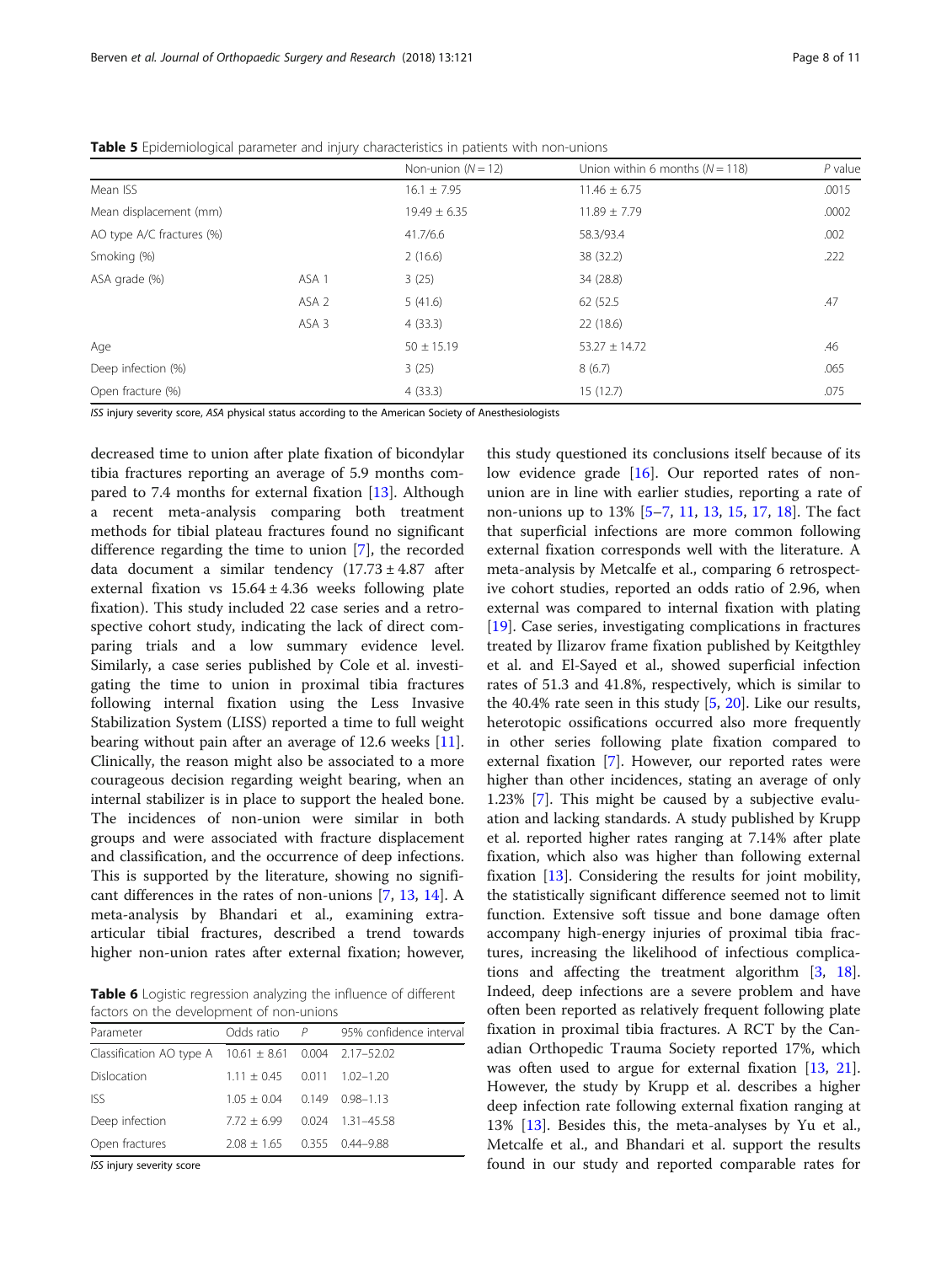both methods [\[7](#page-9-0), [13,](#page-9-0) [16,](#page-9-0) [19](#page-9-0)]. The data described in the literature support the concept that an operative method should be practiced by a surgeon and a team, which is used to do this. This is probably sometimes more important than the method itself and might explain the large discrepancies of published data. All steps from indication to aftercare require a certain competence, which is connected to experience and daily practice. Therefore, this study had a two-center-two-method design, considering the necessity of routine for each type of treatment. Furthermore, this study presents to our knowledge the highest number of patients in one trial published to date. Corresponding with our data, the range of motion and knee stiffness has been reported to be similar after fixation with one of the two examined methods [[7,](#page-9-0) [19](#page-9-0), [21\]](#page-9-0). However, Krupp et al. reported a trend towards higher rates of extension deficits and knee stiffness following external fixation, but this was not conclusive [[13](#page-9-0)]. Similarly, Conserva et al. reported problems in 7.3% of tibia fractures that underwent framing compared to 0% treated by plate fixation [\[22](#page-9-0)]. Unfortunately, this study included also type Schatzker IV and V fractures; so, it remains unclear how applicable this observation is regarding fractures with a complete metaphyseal component. Although the incidences of deep venous thrombosis, reoperations, compartment syndromes, and peroneal nerve paresis are decisive for the single affected patient, they are overall not very frequent and were observed in both groups with the same frequency. This conforms with the data published [\[7](#page-9-0), [19](#page-9-0)]. Metaphyseal-diaphyseal misalignments have been identified as one of the decisive parameters determining the clinical outcome. Corresponding with other studies, no significant differences between the two groups could be found in the presented study  $[14, 16, 21]$  $[14, 16, 21]$  $[14, 16, 21]$  $[14, 16, 21]$  $[14, 16, 21]$  $[14, 16, 21]$  $[14, 16, 21]$ . However, as described in the meta-analysis by Yu et al. [[7](#page-9-0)], it is important to define how the measurements were done methodologically. This might also explain the differences in various studies reporting rates ranging for both groups between 3.3 and 43% [\[13](#page-9-0), [14,](#page-9-0) [21\]](#page-9-0). Although this study focused on the stabilization of the metaphyseal component of the proximal tibia fractures, the incidence of posttraumatic osteoarthritis has been included since the correct alignment is not only decisive for the clinical outcome [[23\]](#page-9-0) but also for the development of osteoarthritis. Interestingly, the analysis by Yu et al. [[7](#page-9-0)] indicated a higher percentage with arthritis in the external fixation group. However, other studies found no significant difference. One reason, which needs certainly to be considered in this background, is the follow-up time. Only the study by Jansen et al. reported a mean follow-up period of 67 months; usually, the time frame was between 6 and 24 months [[13,](#page-9-0) [17,](#page-9-0) [19,](#page-9-0) [21,](#page-9-0) [24\]](#page-9-0). However, the posttraumatic osteoarthritis does not seem to be decisive for short-term patient reported outcome measures [\[25\]](#page-9-0), and might be more important, when long-term results are compared. In contrast, knee instability immediately affects the clinical satisfaction and has been reported to be more frequent following external fixation compared to plating [[7\]](#page-9-0). Our data did not indicate a difference just as described by the case series published by El-Sayed et al. [\[5](#page-9-0)], investigating Schatzker VI fractures, and the study by Krupp et al., which reported rates between 3.6 and 3.3%, respectively [\[13](#page-9-0)].

Several epidemiological parameters are known confounders influencing our primary outcome, the bone healing. The data confirm that initial displacement and the incidence of deep infections are independent risk factors for the development of non-unions. However, both incidences were equally distributed between our groups. In contrast, frequencies of both smoking behavior and the injury severity score were differently distributed between patients undergoing either external fixation or plating. Considering their potential influence on healing  $[26-28]$  $[26-28]$  $[26-28]$  $[26-28]$  $[26-28]$ , these factors were included in a logistic regression analysis, which finally resulted in the conclusion that the healing time following plating was slightly shorter.

Limitations of the study are the sample size and the retrospective study design, which encounter the risk to miss significances and incomplete documentation. Moreover, rehabilitation and physiotherapy were assumed to follow standard guidelines, but this was partially not individually documented. Some outcome parameters are based on measurements in X-rays; however, the technical adjustments such as size and overview differed between the various pictures. To minimize the resulting bias, two examiners have contributed to the evaluation being especially critical when the values ranged around the set cutting values. Furthermore, the follow-up period and the outcome parameters were limited, lacking patient-related outcome measures.

Naturally, these limitations could be avoided when applying a different study design. Considering the limited case load of these injuries, a register or a multicenter setup would be preferable.

#### Conclusions

Our results indicate that healing of proximal tibia fractures with a complete metaphyseal component occurs slightly earlier with plate fixation and that superficial infections after external fixation and heterotopic ossification following plate fixation are relevant complications, which should be encountered. Therefore, these aspects can be taken into consideration, when a certain fixation method is chosen. However, since the detected differences are very likely without consequences for patient's outcome exceeding a 6-month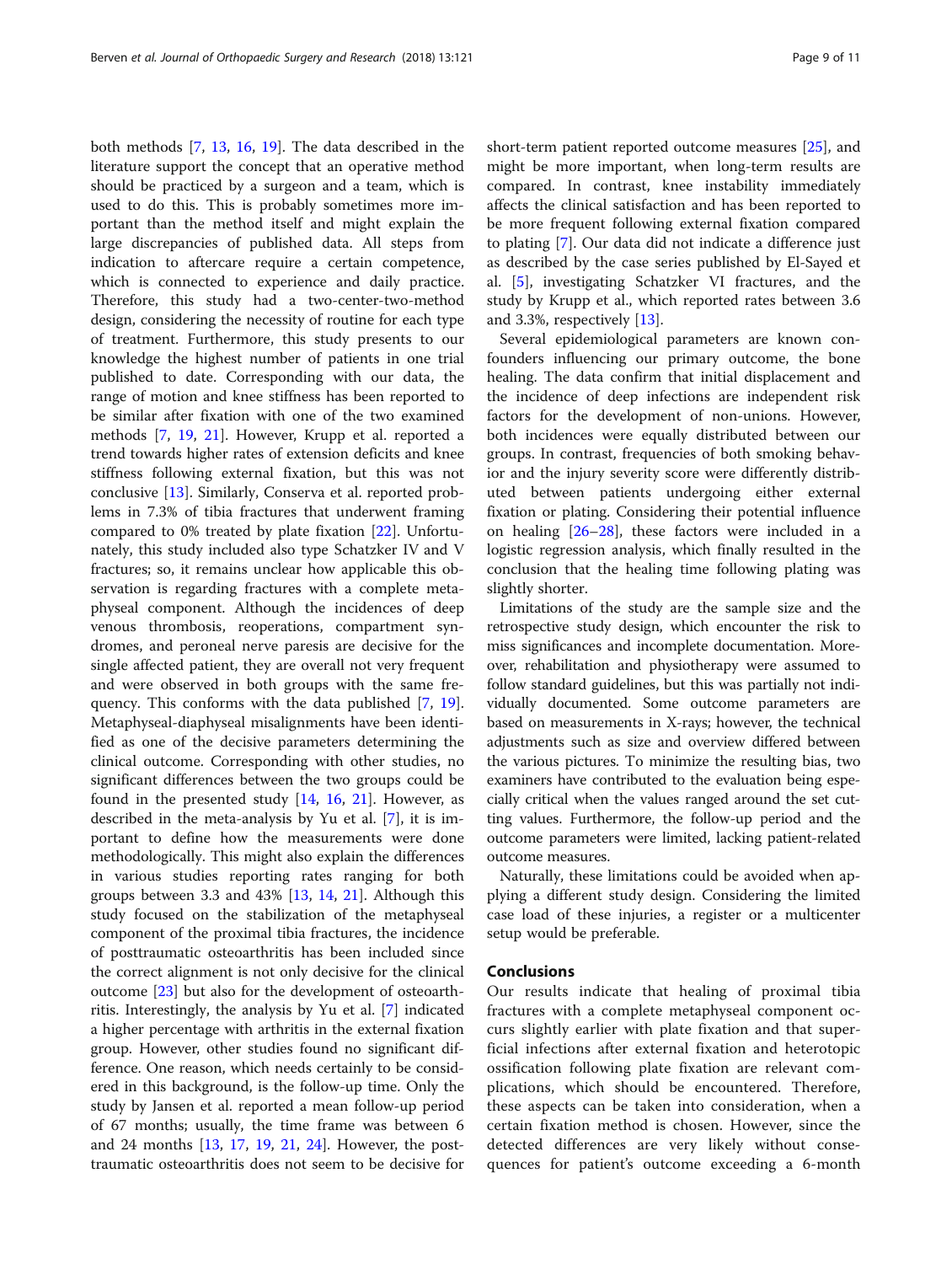<span id="page-9-0"></span>period, the method of choice should mainly depend on the local experience including the established treatment infrastructure.

## Additional file

[Additional file 1:](https://doi.org/10.1186/s13018-018-0792-3) The file contains the anonymized raw data. (XLSX 27 kb)

#### Abbreviations

ASA: Physical status according to the American Society of Anesthesiologists; BMI: Body mass index; DVT: Deep venous thrombosis; EF: External fixation; HTO: Heterotopic ossifications; ISS: Injury Severity Score; MPTA: Proximal tibial angle; OR: Odds ratio; PF: Plate fixation; PO: Posttraumatic osteoarthritis; PPTS: Proximal posterior tibial slope; ROM: Range of motion

#### Acknowledgements

The article processing charge was funded by the German Research Foundation (DFG) and the University of Freiburg in the funding program Open Access Publishing.

#### Availability of data and materials

The datasets supporting the conclusions of this article are included within the article and its Additional file 1.

#### Authors' contributions

HB contributed to the collection, assembly, and management of the data and contributed to the conception of the study, analysis, interpretation of the data, draft of the manuscript, and approved the final version of the article. MB contributed to the conception of the study, article's draft and its conclusions, and approved the final version of the article. KI collected the data in Freiburg, involved in the conception of the study with regard to the statistical analysis, supported the interpretation of the results, and approved the final version of the article. EJK was involved in the conception and data collection in Freiburg, supported the interpretation of the results, and approved the final version of the article. HS was responsible for the study's conception and design, collection of the data, statistical analysis and interpretation of the data, finalization of the manuscript, and approved the final version of the article.

#### Ethics approval and consent to participate

The project was registered and approved by the Ethics Board of the University of Freiburg (AN-EK-FRBRG-582/16). Furthermore, the project was approved according to the Act on Processing of Personal Data (journal no. 16/28232) and by the Danish Patient Safety Authority (journal no. 3-3013-1811/1/).

#### Competing interests

The authors declare that they have no competing interests.

#### Publisher's Note

Springer Nature remains neutral with regard to jurisdictional claims in published maps and institutional affiliations.

#### Author details

<sup>1</sup>Department of Orthopaedics and Traumatology, Odense University Hospital, Sdr. Boulevard 29, 5000 Odense C, Odense, Denmark. <sup>2</sup>Department of Clinical Research, University of Southern Denmark, Odense, Denmark. <sup>3</sup>Department of Orthopedics and Trauma Surgery, Medical Center, Albert-Ludwigs-University of Freiburg, Faculty of Medicine,

Albert-Ludwigs-University of Freiburg, Freiburg, Germany.

## Received: 2 November 2017 Accepted: 29 March 2018 Published online: 22 May 2018

#### References

Bono CM, Levine RG, Rao JP, Behrens FF. Nonarticular proximal tibia fractures: treatment options and decision making. J Am Acad Orthop Surg. 2001;9(3):176–86.

- 2. Naik MA, Arora G, Tripathy SK, Sujir P, Rao SK. Clinical and radiological outcome of percutaneous plating in extra-articular proximal tibia fractures: a prospective study. Injury. 2013;44(8):1081–6.
- 3. Kokkalis ZT, Iliopoulos ID, Pantazis C, Panagiotopoulos E. What's new in the management of complex tibial plateau fractures? Injury. 2016;47(6):1162–9.
- 4. Schmal H, Strohm PC, Jaeger M, Sudkamp NP. Flexible fixation and fracture healing: do locked plating 'internal fixators' resemble external fixators? J Orthop Trauma. 2011;25(Suppl 1):S15–20.
- 5. El-Sayed MMH, Khanfour AA. Management of high-energy bicondylar tibial plateau fractures by minimal internal fixation and the ilizarov frame: the knee function. Eur Orthop Traumatol. 2014;5:109–14.
- 6. Spagnolo R, Pace F. Management of the Schatzker VI fractures with lateral locked screw plating. Musculoskelet Surg. 2012;96(2):75–80.
- 7. Yu L, Fenglin Z. High-energy tibial plateau fractures: external fixation versus plate fixation. Eur J Orthop Surg Traumatol. 2015;25(3):411–23.
- Hauschild O, Konrad G, Audige L, et al. Operative versus non-operative treatment for two-part surgical neck fractures of the proximal humerus. Arch Orthop Trauma Surg. 2013;133(10):1385–93.
- 9. Müller ME, Nazarian S, Koch P, Schatzker J. The comprehensive classification of fractures of long bones. Springer-Verlag Berlin Heidelberg, Springer-Verlag Berlin Heidelberg. 1990. p. 148–91.
- 10. Baker SP, O'Neill B, Haddon W Jr, Long WB. The injury severity score: a method for describing patients with multiple injuries and evaluating emergency care. J Trauma. 1974;14(3):187–96.
- 11. Cole PA, Zlowodzki M, Kregor PJ. Treatment of proximal tibia fractures using the less invasive stabilization system: surgical experience and early clinical results in 77 fractures. J Orthop Trauma. 2004;18(8):528–35.
- 12. Kellgren JH, Lawrence JS. Radiological assessment of osteo-arthrosis. Ann Rheum Dis. 1957;16(4):494–502.
- 13. Krupp RJ, Malkani AL, Roberts CS, Seligson D, Crawford CH 3rd, Smith L. Treatment of bicondylar tibia plateau fractures using locked plating versus external fixation. Orthopedics. 2009;32(8)
- 14. Ahearn N, Oppy A, Halliday R, et al. The outcome following fixation of bicondylar tibial plateau fractures. Bone Joint J. 2014;96-B(7):956–62.
- 15. Lindvall E, Sanders R, Dipasquale T, Herscovici D, Haidukewych G, Sagi C. Intramedullary nailing versus percutaneous locked plating of extra-articular proximal tibial fractures: comparison of 56 cases. J Orthop Trauma. 2009; 23(7):485–92.
- 16. Bhandari M, Audige L, Ellis T, Hanson B, Evidence-Based Orthopaedic Trauma Working G. Operative treatment of extra-articular proximal tibial fractures. J Orthop Trauma. 2003;17(8):591–5.
- 17. Chan C, Keating J. Comparison of outcomes of operatively treated bicondylar tibial plateau fractures by external fixation and internal fixation. Malays Orthop J. 2012;6(1):7–12.
- 18. Meena RC, Meena UK, Gupta GL, Gahlot N, Gaba S. Intramedullary nailing versus proximal plating in the management of closed extra-articular proximal tibial fracture: a randomized controlled trial. J Orthop Traumatol. 2015;16(3):203–8.
- 19. Metcalfe D, Hickson CJ, McKee L, Griffin XL. External versus internal fixation for bicondylar tibial plateau fractures: systematic review and meta-analysis. J Orthop Traumatol. 2015;16(4):275–85.
- 20. Keightley AJ, Nawaz SZ, Jacob JT, Unnithan A, Elliott DS, Khaleel A. Ilizarov management of Schatzker IV to VI fractures of the tibial plateau: 105 fractures at a mean follow-up of 7.8 years. Bone Joint J. 2015;97-B(12):1693–7.
- 21. Canadian Orthopaedic Trauma S. Open reduction and internal fixation compared with circular fixator application for bicondylar tibial plateau fractures. Results of a multicenter, prospective, randomized clinical trial. J Bone Joint Surg Am. 2006;88(12):2613–23.
- 22. Conserva V, Vicenti G, Allegretti G, et al. Retrospective review of tibial plateau fractures treated by two methods without staging. Injury. 2015; 46(10):1951–6.
- 23. Jiang R, Luo CF, Wang MC, Yang TY, Zeng BF. A comparative study of Less Invasive Stabilization System (LISS) fixation and two-incision double plating for the treatment of bicondylar tibial plateau fractures. Knee. 2008;15(2): 139–43.
- 24. Jansen H, Frey SP, Doht S, Fehske K, Meffert RH. Medium-term results after complex intra-articular fractures of the tibial plateau. J Orthop Sci. 2013; 18(4):569–77.
- 25. van Dreumel RL, van Wunnik BP, Janssen L, Simons PC, Janzing HM. Mid- to long-term functional outcome after open reduction and internal fixation of tibial plateau fractures. Injury. 2015;46(8):1608–12.